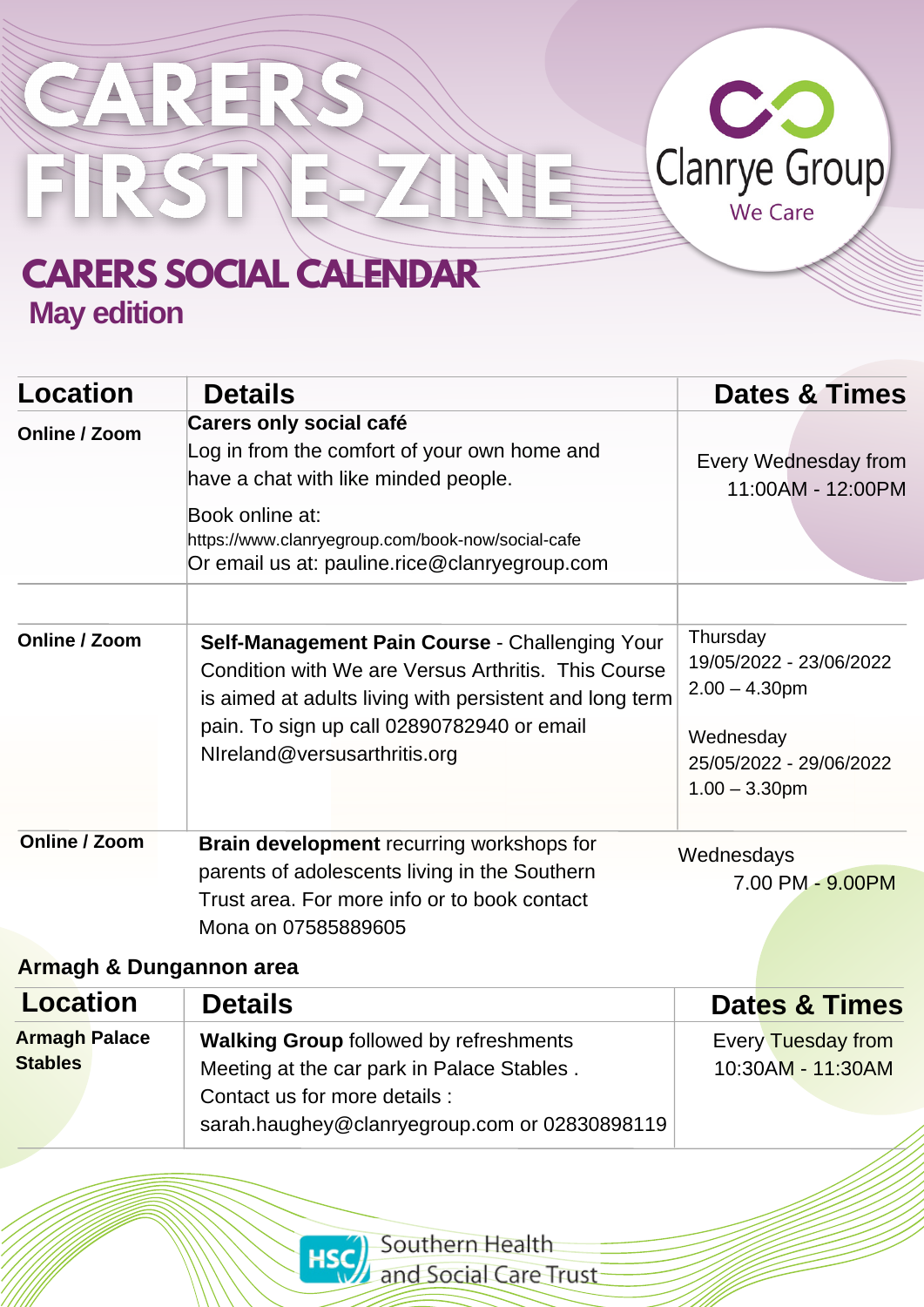

### **Armagh/ Dungannon**

SARE

FIRSTNE

| Location                                | <b>Details</b>                                                                                                                                                                 | <b>Dates &amp; Times</b>                 |
|-----------------------------------------|--------------------------------------------------------------------------------------------------------------------------------------------------------------------------------|------------------------------------------|
| <b>Armagh City</b><br>Library           | <b>Patchwork Group</b> – For adults who enjoy<br>sewing and patchwork. Share tips and ideas<br>and swap patterns! Contact 028 3752 4072<br>to find out if booking is required. | Every Thursday from<br>10:30AM - 12:30PM |
| <b>West Armagh</b><br><b>Consortium</b> | Beginners Yoga – Stretch your body and<br>strengthen your mind. Chair and Mat based<br>classes available. Contact Sarah to reserve<br>your space on 028 308 98119              | Mondays & Thursdays<br>09:45AM - 10.45AM |

ASNEE

### **Newry & Mourne**

| <b>Location</b>                                              | <b>Details</b>                                                                                                                 | <b>Dates &amp; Times</b>                       |  |
|--------------------------------------------------------------|--------------------------------------------------------------------------------------------------------------------------------|------------------------------------------------|--|
| <b>Clanrye Group</b><br><b>Community Mill</b><br>- The Quays | <b>Social Café</b> – Pop in for a mid week cuppa and a<br>chat. No need to book. Just turn up!                                 | Every Wednesday from<br>11am to 12pm           |  |
| <b>Clanrye Group</b><br><b>Community Mill</b><br>- The Quays | <b>Commun-knit-tea</b> $-$ A knitting group get together with<br>tea and biscuits. Knit your own or join out Plarn<br>Project. | Every Tuesday from<br>10:30am to 12:30pm       |  |
| <b>Warrenpoint</b>                                           | <b>Walking group followed by refreshments Contact</b><br>Ann-Marie on 028 3089 8119 to book.                                   | <b>Every Monday from</b><br>10:30am to 11:30am |  |
| <b>Newry Tow Path</b>                                        | Walking group followed by refreshments Contact<br>Ann-Marie on 028 3089 8119 to book.                                          | Every Friday from<br>10:30am to 11:30am        |  |
| <b>Derrymore</b><br><b>Woods -</b><br><b>Bessbrook</b>       | <b>Walking group followed by tea and coffee and</b><br>something sweet. Contact Ann-Marie on 028 3089<br>8119 to book.         | Every Tuesday from<br>10:30am to 11:30am       |  |

Southern Health **HSC** and Social Care Trust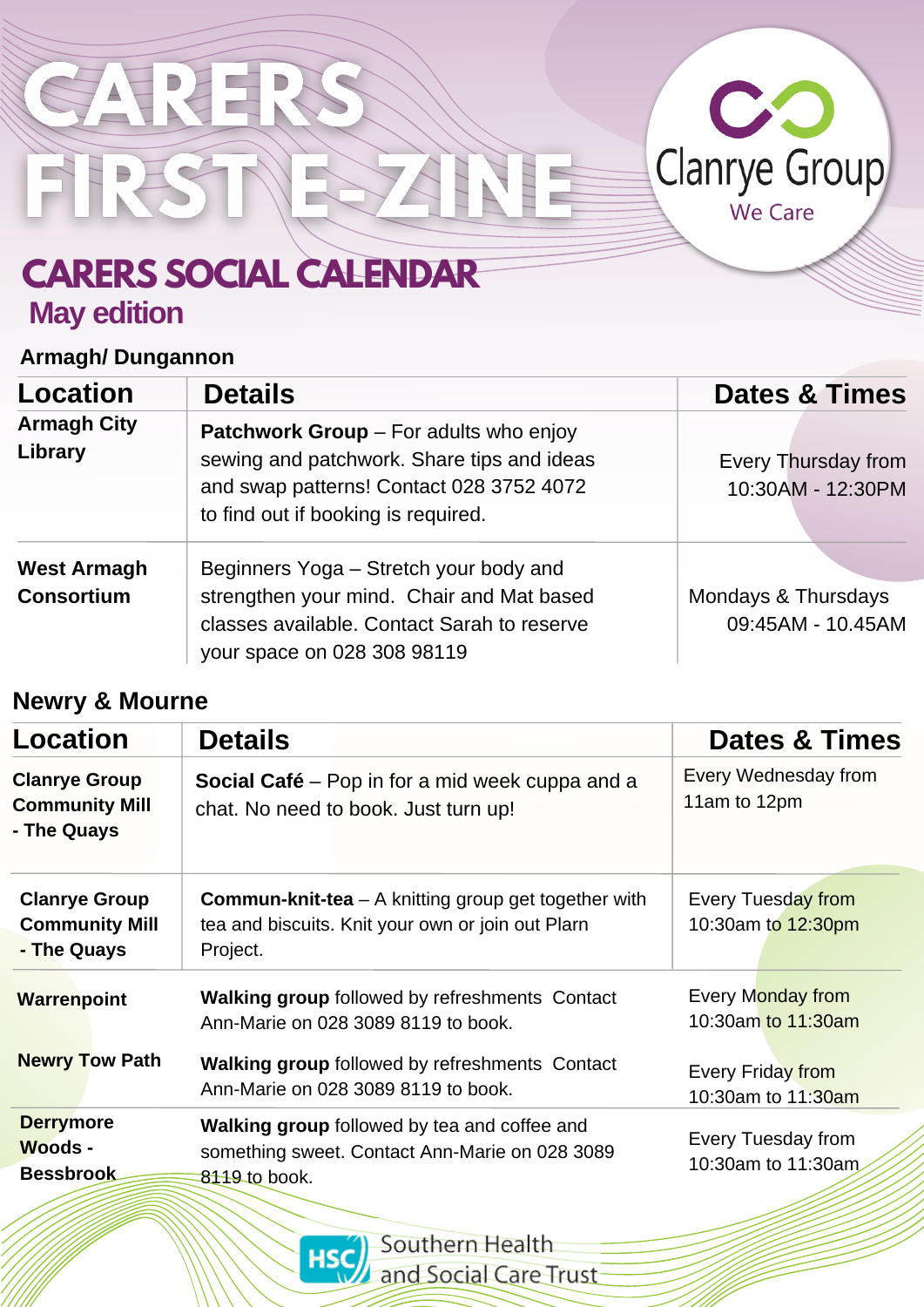

#### **Newry & Mourne**

| Location               | <b>Details</b>                                                                                                                                                                                     | <b>Dates &amp; Times</b>                      |
|------------------------|----------------------------------------------------------------------------------------------------------------------------------------------------------------------------------------------------|-----------------------------------------------|
| <b>Arts and Crafts</b> | Casual Arts and Crafts group, professionally led in a<br>relaxed environment. An escape for your arty side,<br>enjoy an afternoon in the company of like minded.<br>Contact Roisin on 028 30898119 | Morning and afternoon<br>classes every Monday |

### **Craigavon & Banbridge area**

| <b>Location</b>                                                                         | <b>Details</b>                                                                                                                                                                                      | <b>Dates &amp; Times</b>                                     |  |
|-----------------------------------------------------------------------------------------|-----------------------------------------------------------------------------------------------------------------------------------------------------------------------------------------------------|--------------------------------------------------------------|--|
| Lurgan - Clan na<br>Gael, 8A Francis<br>Street, Lurgan,<br><b>Craigavon BT66</b><br>6DL | <b>Think5Do5 Workshop /Verve Health Trainers</b><br>Including Arts/Crafts, BE Active and more.<br>Refreshments included. Contact Michelle Moult ;<br>michelle.moult@clanryegroup.com or 07966771654 | Tuesday 24th May 2022<br>$10am - 1pm$                        |  |
| Portadown -<br>Peoples park                                                             | <b>Walking Group followed by refreshments</b><br>Meeting at the Mayfair Business Centre Contact:<br>emma.mckerr@clanryegroup.com or 07485325861                                                     | Every Wednesday from<br>11:00AM - 12:00PM                    |  |
| <b>Bannside church</b><br>Solitude park<br><b>Banbridge</b>                             | <b>Walking Group followed by refreshments</b><br>Meeting at the Bannside Church Contact:<br>michelle.moult @clanryegroup.com or                                                                     | Every Thursday from<br>11:00AM - 12:00PM                     |  |
| <b>Ballydown</b><br><b>Church Hall</b>                                                  | <b>Carers support group</b> – open to all carers. Contact<br>Liz Armstrong on 07720 098647                                                                                                          | Second Thursday of<br>every month from<br>7:30 <sub>pm</sub> |  |
| <b>Banbridge</b><br>Library                                                             | <b>Craft &amp; Chatter</b> – For adults who enjoy knitting,<br>crochet, cross stitch and crafting. Booking essential<br>on 028 406 23973                                                            | Every Monday from<br>10am to 11am or<br>11:30am to 12:30pm   |  |

Southern Health **HSC** and Social Care Trust